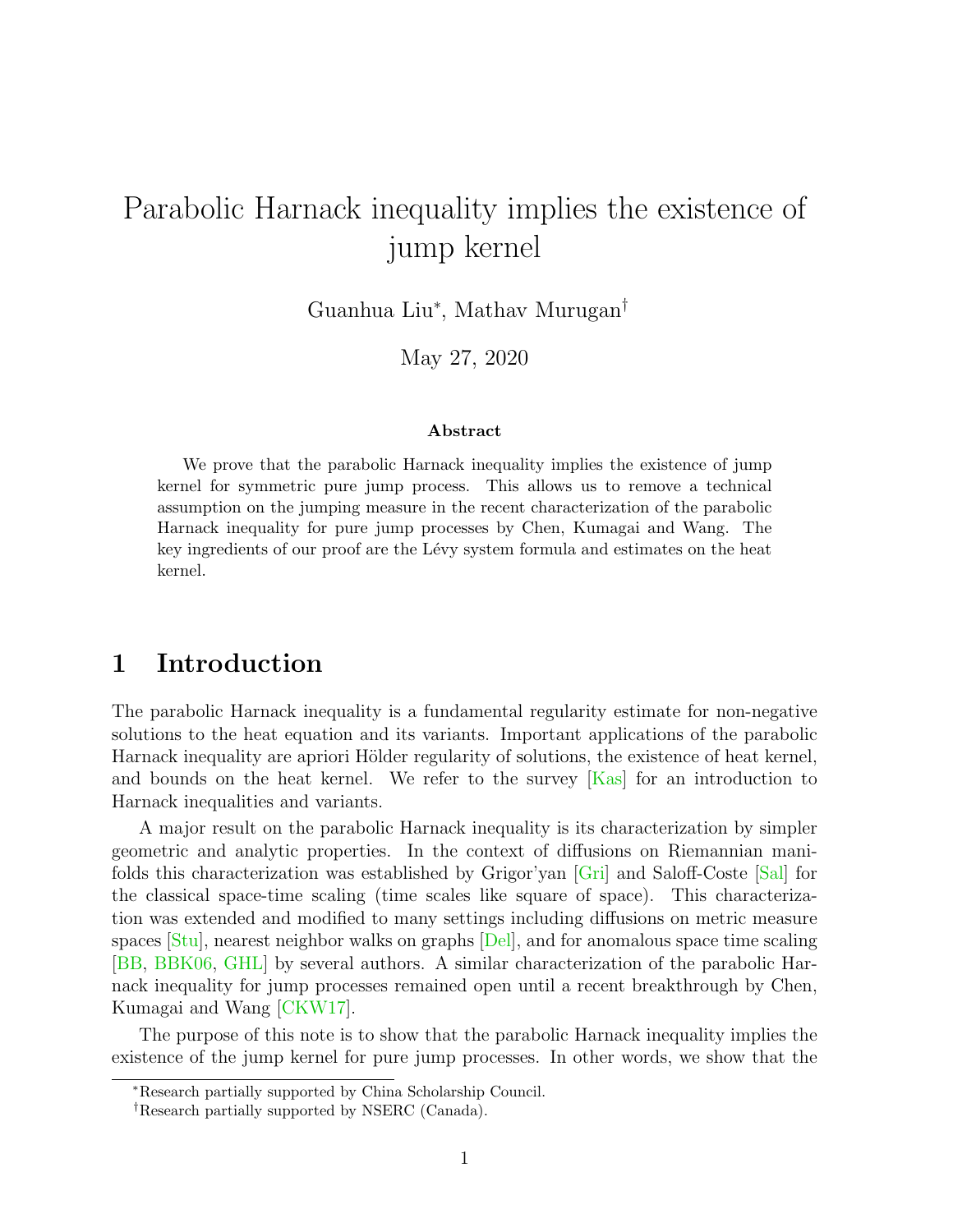jumping measure is absolutely continuous with respect to the product measure  $\mu\otimes\mu$ , where  $\mu$  is the symmetric (reference) measure for the jump process. As a consequence, we remove a technical hypothesis on the jumping measure assumed in [\[CKW17\]](#page-10-6) for characterizing the parabolic Harnack inequality (see Remark [1.3\)](#page-0-0).

#### 1.1 Framework and result

Let  $(M, d)$  be a complete, locally compact, separable metric space, and let  $\mu$  be a positive Radon measure on M with full support. Such a triple  $(M, d, \mu)$  is called a metric measure space. We assume that  $(M, d)$  is unbounded; that is,  $\sup_{x,y\in M} d(x,y) = \infty$ . We set  $B(x,r) := \{y \in X \mid d(x,y) < r\}$  and  $V(x,r) = \mu(B(x,r))$  for  $x \in M, r \in (0,\infty)$ . We assume that the measure  $\mu$  satisfies the following *volume doubling* property [\(VD\)](#page-1-0): there exists  $C_D > 1$  such that

<span id="page-1-1"></span><span id="page-1-0"></span>
$$
V(x, 2r) \le C_D V(x, r), \quad \text{for any } x \in M, r \in (0, \infty). \tag{VD}
$$

We consider a *symmetric Dirichlet form*  $(\mathcal{E}, \mathcal{F})$  on  $L^2(M, \mu)$ . In other words,  $\mathcal F$  is a dense linear subspace of  $L^2(M,\mu)$ ,  $\mathcal{E}: \mathcal{F} \times \mathcal{F} \to \mathbb{R}$  is symmetric, non-negative definite, bilinear form that is *closed* (F is a Hilbert space under the inner product  $\mathcal{E}_1(\cdot, \cdot)$  =  $\mathcal{E}(\cdot, \cdot) + \langle \cdot, \cdot \rangle_{L^2(M,\mu)}$  and *Markovian* (for any  $f \in \mathcal{F}$ , we have  $\hat{f} := (0 \vee f) \wedge 1 \in \mathcal{F}$  and  $\mathcal{E}(\widehat{f},\widehat{f}) \leq \mathcal{E}(f,f)$ ). We assume that  $(\mathcal{E},\mathcal{F})$  is regular; that is,  $\mathcal{F} \cap \mathcal{C}_{c}(X)$  is dense both in  $(\mathcal{F}, \mathcal{E}_1)$  and in  $(\mathcal{C}_c(X), \|\cdot\|_{\text{sup}})$ . We assume that  $(\mathcal{E}, \mathcal{F})$  is a *pure jump* type Dirichlet form; that is, there exists a symmetric positive Radon measure on  $M \times M \setminus$  diag such that

$$
\mathcal{E}(f,f) = \int_{M \times M \setminus \text{diag}} (f(x) - f(y))^2 J(dx, dy), \text{ for all } f \in \mathcal{F},
$$

where diag =  $\{(x, x) | x \in M\}$  denotes the diagonal. The Radon measure J is called the jumping measure; cf. [\[FOT,](#page-10-7) Theorem 3.2.1]. We say that the Dirichlet form  $(\mathcal{E}, \mathcal{F})$  on  $L^2(X,\mu)$  admits a jump kernel if J is absolutely continuous with respect to the product measure  $\mu \otimes \mu$  on  $M \times M \setminus$  diag. If the Dirichlet form admits a jump kernel, then the Radon-Nikodym derivative of J with respect to  $\mu \otimes \mu$  is called the *jump kernel*. In other words, (if it exists) the jump kernel  $j(\cdot, \cdot)$  is a measurable function such that  $J(dx, dy) = j(x, y)\mu(dx)\mu(dy)$ . The central question of this work whether or not a pure jump type, regular Dirichlet form admits a jump kernel.

Every regular Dirichlet form  $(\mathcal{E}, \mathcal{F})$  on  $L^2(M, \mu)$  has an associated  $\mu$ -symmetric Hunt process  $X = \{X_t, t \geq 0, \mathbb{P}^x, x \in M \setminus \mathcal{N}\}\$ , where  $\mathcal N$  is a properly exceptional set for  $(\mathcal{E}, \mathcal{F})$ ; that is,  $\mu(\mathcal{N}) = 0$  and  $\mathbb{P}^x(X_t \in \mathcal{N}$  for some  $t > 0$  = 0. This Hunt process is unique up to the choice of a properly exceptional set [\[FOT,](#page-10-7) Theorems 4.2.8 and 7.2.1]. Let  $Z_t = (V_t, X_t)$  be the associated space-time process ( $\mathbb{R} \times M$ -valued process) defined by  $V_t = V_0 - t$ . The law of the space time process  $s \mapsto Z_s$  starting from  $(t, x)$  will be denoted by  $\mathbb{P}^{(t,x)}$ . The expectation with respect to  $\mathbb{P}^{(t,x)}$  is denoted by  $\mathbb{E}^{(t,x)}$ . We say that  $A \subset [0,\infty) \times M$  is *nearly Borel measurable* if for any Borel probability measure  $\mu_0$ on  $[0,\infty) \times M$ , there are Borel measurable subsets  $A_1, A_2$  such that  $A_1 \subset A \subset A_2$  and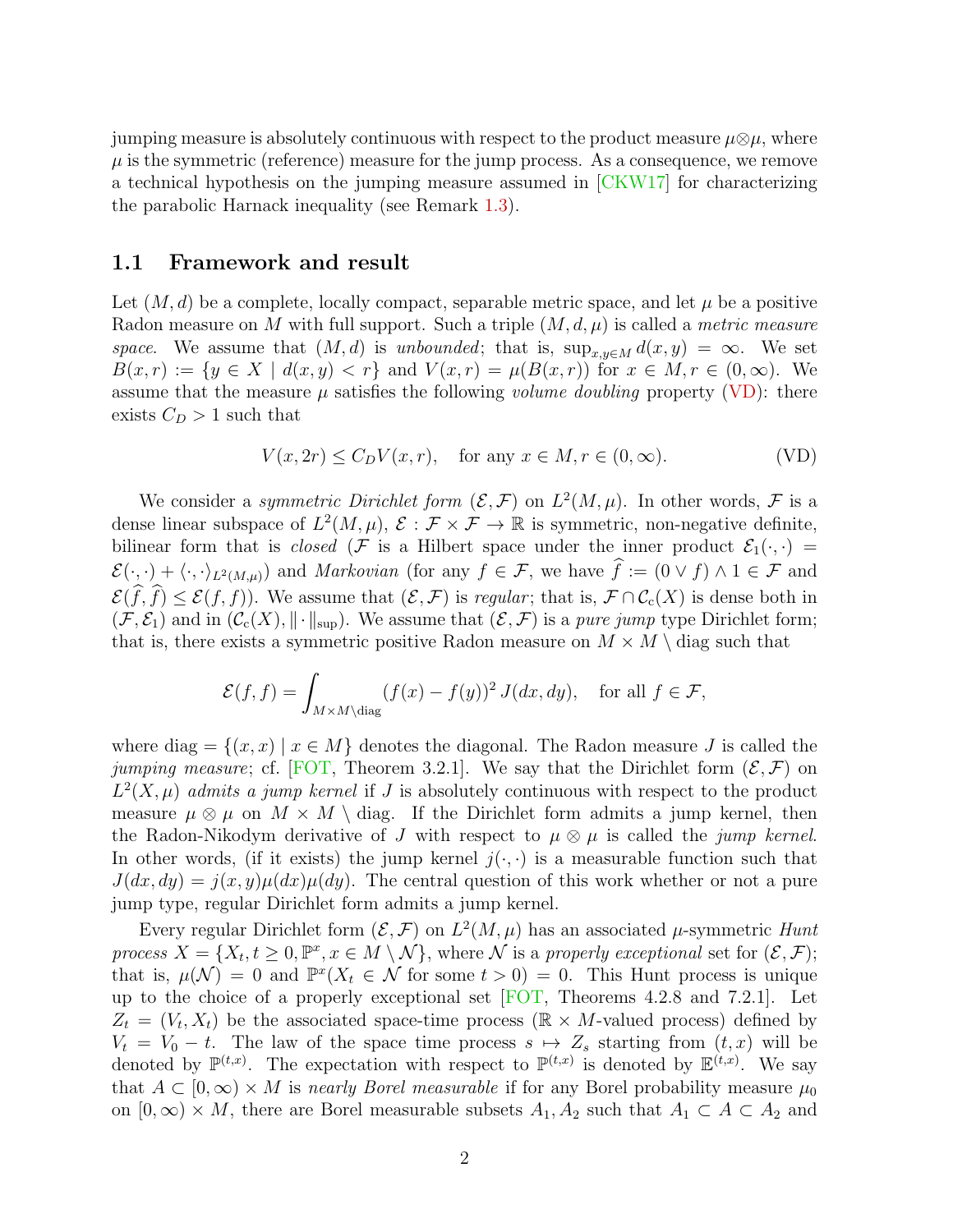satisfies  $\mathbb{P}^{\mu_0}(Z_t \in A_2 \setminus A_1$  for some  $t \geq 0) = 0$ . The collection of nearly Borel measurable subsets of  $[0,\infty)\times M$  forms a  $\sigma$ -field, which is called nearly Borel measurable  $\sigma$ -field. We recall the (probabilistic) definition of the parabolic Harnack inequality.

**Definition 1.1.** We say that a nearly Borel measurable function  $u : [0, \infty) \times M \to \mathbb{R}$  is caloric on  $D = (a, b) \times B(x_0, r)$  for the Markov process X if there is a property exceptional set  $\mathcal{N}_u$  of the Markov process X such that for any relatively compact open subset U of D, we have

$$
u(t, x) = \mathbb{E}^{(t,x)} u(Z_{\tau_U}),
$$
 for all  $(t, x) \in U \cap ([0, \infty) \times (M \setminus \mathcal{N}_u)).$ 

Let  $\phi : [0, \infty) \to [0, \infty)$  be a homeomorphism (and hence strictly increasing with  $\phi(0) = 0$ . We say that the parabolic Harnack inequality [PHI\(](#page-2-0) $\phi$ ) holds for the process X, if there exist constants  $c_0 \in (0,1)$ ,  $0 < C_1 < C_2 < C_3 < C_4$  and  $C_5 > 1$  such that for any  $x_0 \in M$ ,  $t_0 \geq 0$ ,  $r > 0$ , provided that  $u : \mathbb{R}_+ \times M \to \mathbb{R}_+$  is caloric on  $(t_0, t_0 + C_4\phi(r)) \times B(x_0, r)$ , we always have

<span id="page-2-0"></span>ess sup 
$$
u \leq C_5
$$
 ess inf  $u$ . (PHI( $\phi$ ))  
 $(t_0 + C_1 \phi(r), t_0 + C_2 \phi(r)) \times B(x_0, c_0 r)$ 

The main result of our work is that the parabolic Harnack inequality implies the existence of jump kernel.

<span id="page-2-1"></span>**Theorem 1.2.** Let  $(M, d, \mu)$  be an unbounded, complete, separable, locally compact metric measure space, where  $\mu$  is a Radon measure with full support on  $(M, d)$  that satisfies the volume doubling property [\(VD\)](#page-1-0). Let  $(\mathcal{E}, \mathcal{F})$  be a symmetric Dirichlet form on  $L^2(M, \mu)$ of pure jump type and let X be the corresponding  $\mu$ -symmetric Hunt process. Let  $\phi$ :  $[0,\infty) \to [0,\infty)$  be a homeomorphism such that there exist constants  $C_{\phi} \geq 1$ ,  $\beta_2 \geq \beta_1 > 0$ such that

$$
C_{\phi}^{-1}\left(\frac{R}{r}\right)^{\beta_1} \le \frac{\phi(R)}{\phi(r)} \le C_{\phi}\left(\frac{R}{r}\right)^{\beta_2} \quad \text{for all } 0 < r \le R. \tag{1.1}
$$

If the process X satisfies the parabolic Harnack inequality  $PHI(\phi)$  $PHI(\phi)$ , then the Dirichlet form  $(\mathcal{E}, \mathcal{F})$  on  $L^2(M, \mu)$  admits a jump kernel.

**Remark 1.3.** (a) Let  $J(dx, dy)$  denote the jumping measure for  $(\mathcal{E}, \mathcal{F})$ . Assume that there is a kernel  $\tilde{J}(x, dy)$  (in other words,  $x \mapsto \tilde{J}(x, A)$  is a Borel measurable function for any Borel set A, and that  $A \mapsto \tilde{J}(x, A)$  is a Borel measure on M for any  $x \in M$ ) such that

<span id="page-2-2"></span>
$$
J(dx, dy) = \tilde{J}(x, dy)\mu(dy). \tag{1.2}
$$

Theorem [1.2](#page-2-1) was shown under the additional assumption that a kernel  $\tilde{J}(x, dy)$  exists and satisfies [\(1.2\)](#page-2-2) in [\[CKW17,](#page-10-6) Proposition 3.3] (see also [\[BBK09,](#page-10-8) Proposition 4.7] for a similar result and proof). This assumption can be viewed as a weaker form of the existence of jump kernel and was assumed throughout [\[CKW17\]](#page-10-6). As a consequence of Theorem [1.2,](#page-2-1) we could remove the assumption  $(1.2)$  in the characterization of parabolic Harnack inequality in [\[CKW17\]](#page-10-6).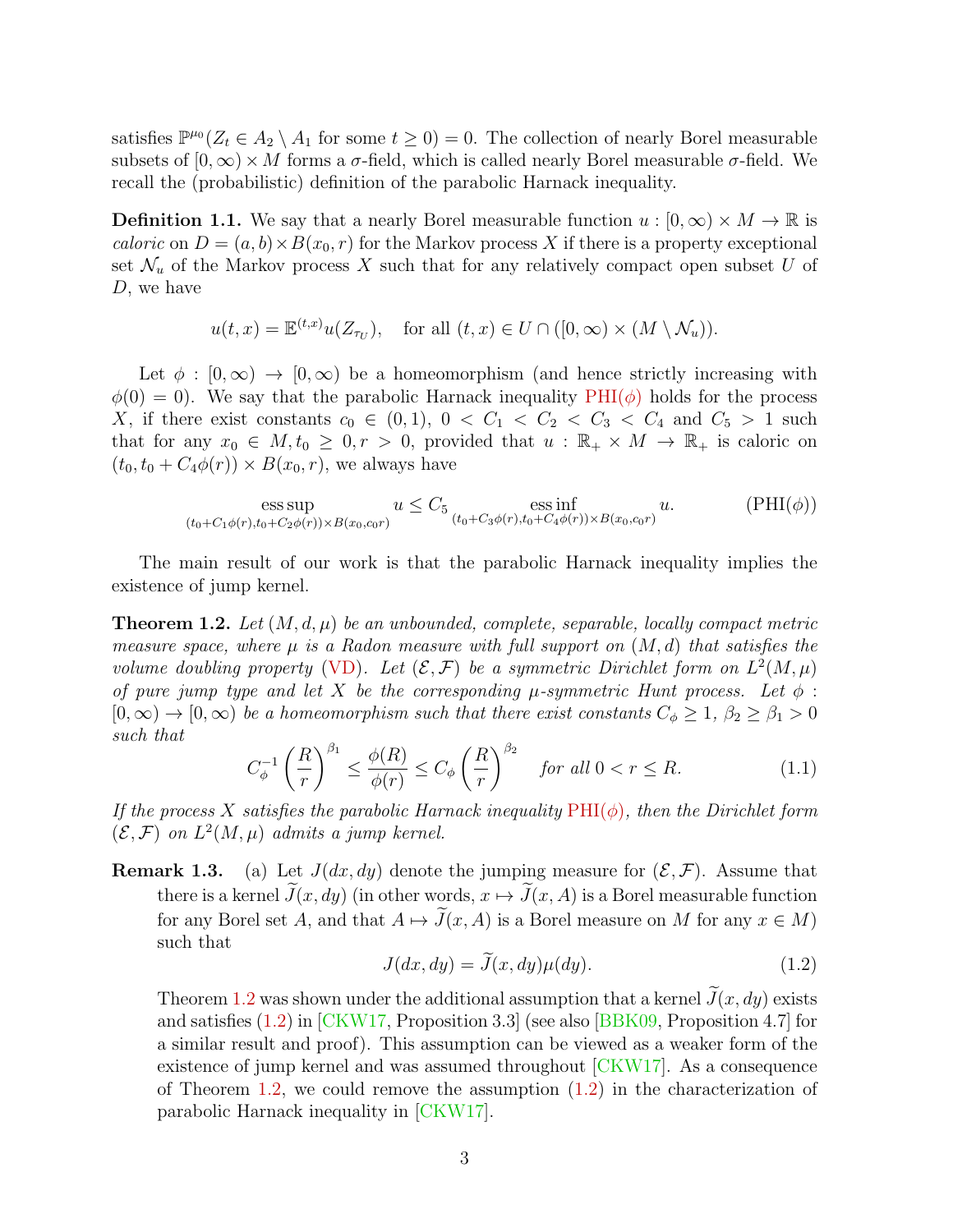(b) As explained in [\[CKW17,](#page-10-6) Remark 1.22], the condition that the metric space is unbounded can be relaxed. Our proof of Theorem [1.2](#page-2-1) also extends to the case where there are non-zero diffusion and jump parts as considered in [\[CKW19\]](#page-10-9).

In the proof of Theorem [1.2,](#page-2-1) we consider the same caloric function used in [\[CKW17,](#page-10-6) Proposition 3.3] and [\[BBK09,](#page-10-8) Proposition 4.7]. However, the argument in [\[CKW17\]](#page-10-6) requires a Lévy system formula (see  $\lfloor$ CKW17, Lemma 2.11) that relies on the assumption  $(1.2)$ . To overcome the difficulty, we use a more abstract Lévy system formula that does not rely on [\(1.2\)](#page-2-2). The main new ingredient in our proof is the use of a near diagonal lower bound on the heat kernel to obtain useful quantitative estimates on the jumping measure. In particular, we use both upper and lower bounds on the heat kernel while the argument in [\[CKW17,](#page-10-6) Proposition 3.3] uses only upper bound on the heat kernel.

Notation. Throughout this paper, we use the following notations and conventions.

- (a) For a measurable function  $f \geq 0$  and a measure  $\mu$ , by  $f \cdot \mu$ , we denote the measure  $A \mapsto \int_A f d\mu.$
- (b) For a measure  $\mu$  and a function f, the integral  $\int f d\mu$  is denoted by  $\langle \mu, f \rangle$ .
- (c) The notation  $A \leq B$  for quantities A and B indicates the existence of an implicit constant  $C \geq 1$  depending on some inessential parameters such that  $A \leq CB$ . We write  $A \simeq B$ , if  $A \lesssim B$  and  $B \lesssim A$ .

## 2 Proof

The proof of Theorem [1.2](#page-2-1) relies on two key ingredients. The ingredients are bounds on the heat kernel and a Lévy system formula, which we recall in  $\S 2.1$  $\S 2.1$  and  $\S 2.2$  $\S 2.2$  respectively. After these preliminaries, we present the proof of Theorem [1.2](#page-2-1) in  $\S 2.3$ .

#### <span id="page-3-0"></span>2.1 Heat kernel

We recall the notion of heat kernel. Let  $(M, d, \mu)$  be a metric measure space and let  $(\mathcal{E}, \mathcal{F})$  be a regular Dirichlet form on  $L^2(M, \mu)$ . Let  $(X_t, t \geq 0, \mathbb{P}_x, x \in M \setminus \mathcal{N})$  be the corresponding  $\mu$ -symmetric Hunt process, where  $\mathcal N$  is a properly exceptional set for  $(\mathcal E, \mathcal F)$ . Let  $\{P_t\}$  note the corresponding *Markov semigroup* [\[FOT,](#page-10-7) Theorem 1.4.1]. The heat kernel associated with the Markov semigroup  ${P_t}$  (if it exists) is a family of measurable functions  $p(t, \cdot, \cdot): M \times M \mapsto [0, \infty)$  for every  $t > 0$ , such that

<span id="page-3-2"></span><span id="page-3-1"></span>
$$
P_t f(x) = \int p(t, x, y) f(y) \,\mu(dy), \quad \text{for all } f \in L^2(M, \mu), t > 0 \text{ and } x \in M, \quad (2.1)
$$

$$
p(t, x, y) = p(t, y, x) \quad \text{for all } x, y \in M \text{ and } t > 0,
$$
\n
$$
(2.2)
$$

$$
p(t+s,x,y) = \int p(s,x,y)p(t,y,z)\,\mu(dy), \text{ for all } t,s > 0 \text{ and } x,y \in M. \tag{2.3}
$$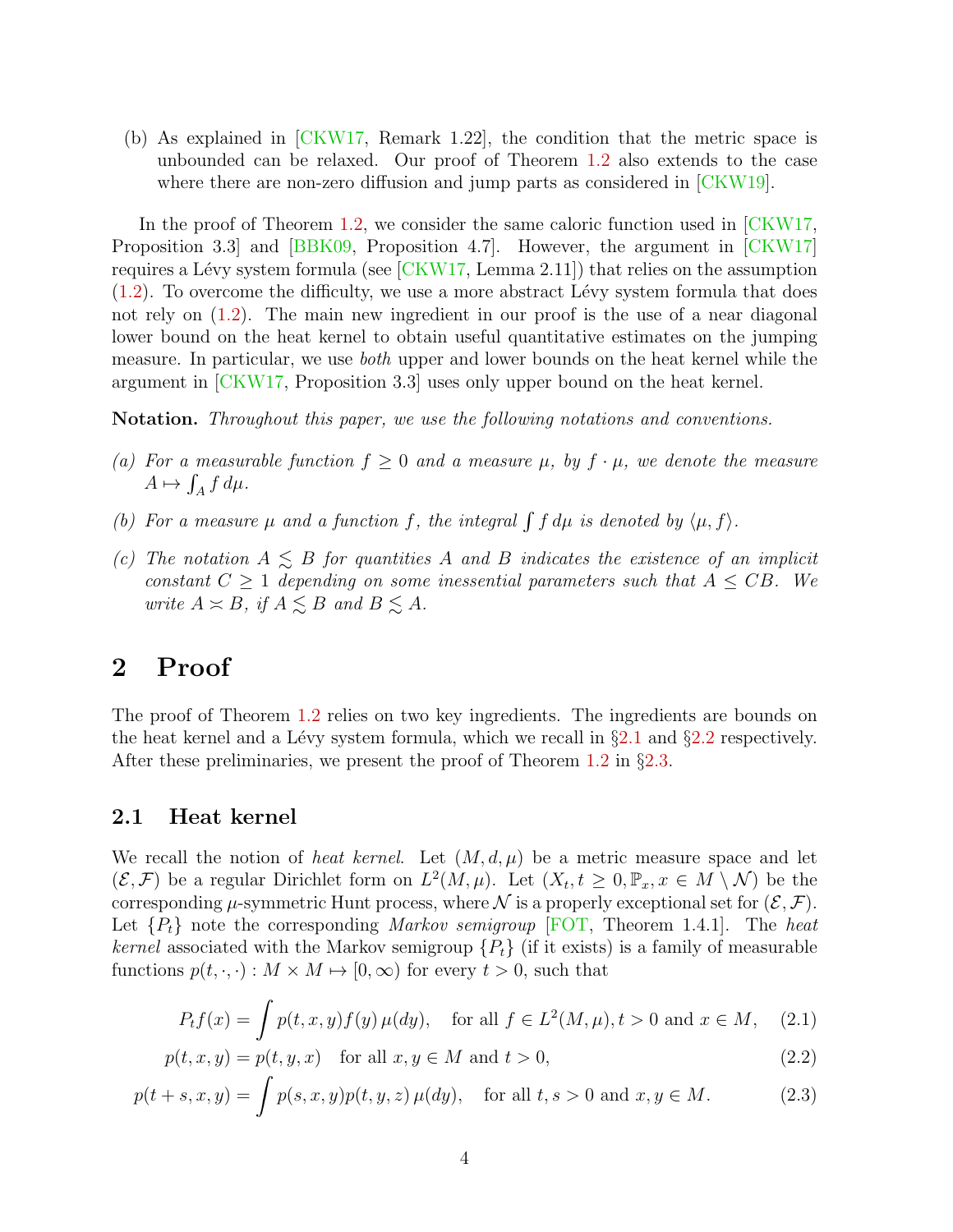For an open set B, let  $X^B$  denote the  $\mu$ -symmetric Hunt process on B obtained from X killed upon exiting  $B$  [\[CF,](#page-10-10) Theorems 3.3.8 and 3.3.9]; that is,

$$
X^{B}(t) = \begin{cases} X(t) & \text{for } t < \tau_B, \\ \Delta & \text{for } t \geq \tau_B \end{cases}
$$

where  $\Delta$  denotes the cemetery state and  $\tau_B = \inf \{ s > 0 \mid X_t \notin B \}$  denote the exit time of B. Let  ${P_t^B}$  denote the Markov semigroup on  $L^2(B,\mu)$ . The *heat kernel* associated with the Markov semigroup  ${P_t^B}$  (if it exists) is denoted by  $p^B(t, \cdot, \cdot)$ . We recall the existence and bounds on the heat kernels for  $X$  and  $X^B$  from [\[CKW17\]](#page-10-6).

<span id="page-4-2"></span>**Proposition 2.1.** [\[CKW17,](#page-10-6) Propositions 3.1 and 3.2] Let  $(M, d, \mu)$  be an unbounded, complete, separable, locally compact metric measure space, where  $\mu$  is a Radon measure with full support on  $(M, d)$  that satisfies the volume doubling property [\(VD\)](#page-1-0). Let  $(\mathcal{E}, \mathcal{F})$  be a symmetric Dirichlet form on  $L^2(M,\mu)$  of pure jump type and let X be the corresponding  $\mu$ -symmetric Hunt process. Let  $\phi : [0, \infty) \to [0, \infty)$  be a homeomorphism such that there exist constants  $C_{\phi} \geq 1$ ,  $\beta_2 \geq \beta_1 > 0$  satisfying [\(1.1\)](#page-1-1). Assume further that X satisfies the parabolic Harnack inequality  $PHI(\phi)$  $PHI(\phi)$ . Then

(a) The process X has a continuous heat kernel  $p:(0,\infty)\times M\times M\to [0,\infty)$  that satisfies the following upper bound. There exists a constant  $C_U > 0$  and a properly exceptional set  $\mathcal N$  for  $X$  such that,

<span id="page-4-0"></span>
$$
p_t(x, y) \le \frac{C_U}{V(x, \phi^{-1}(t))}
$$
, for all  $x, y \in M \setminus \mathcal{N}$  and for all  $t > 0$ , (UHKD( $\phi$ ))

(b) For every ball  $B = B(x_0, r)$ , let  $X^B$  denote the process obtained from X killed upon exiting B. Then  $X^B$  has a heat kernel  $p^B : (0, \infty) \times B \times B \to [0, \infty)$  and satisfies the following lower bound: there exists  $c_L > 0$ ,  $\delta_N \in (0,1)$  and a properly exceptional set N for X such that for any  $x_0 \in M$ ,  $r < 0$ ,  $0 < t \leq \phi(\delta_N r)$  and  $B = B(x_0, r)$ ,

<span id="page-4-1"></span>
$$
p_t^{B(x_0,r)}(x,y) \ge \frac{c_L}{V(x_0,\phi^{-1}(t))}, \quad \text{for all } x, y \in B(x_0,\delta_N\phi^{-1}(t)) \setminus \mathcal{N}. \quad (\text{NDL}(\phi))
$$

- Remark 2.2. (a) We remark that the proofs of [\[CKW17,](#page-10-6) Propositions 3.1 and 3.2] do not rely on the assumption [\(1.2\)](#page-2-2) or the reverse volume doubling property.
- (b) Using a standard parabolic Hölder regularity estimate (see [\[BGK,](#page-10-11) Corollary 4.5 and Lemma 4.6]), we may assume that  $(t, x, y) \mapsto p_t(x, y)$  is continuous on  $(0, \infty) \times M \times$ M. Similarly, for any ball  $B(x_0, r)$ , we may assume that  $(t, x, y) \mapsto p_t^{B(x_0, r)}$  $_t^{B(x_0,r)}(x,y)$  is continuous in  $(0, \infty) \times B(x_0, r) \times B(x_0, r)$ . In particular, we may assume that the exceptional set N in the estimates [UHKD\(](#page-4-0) $\phi$ ) and [NDL\(](#page-4-1) $\phi$ ) is the empty set.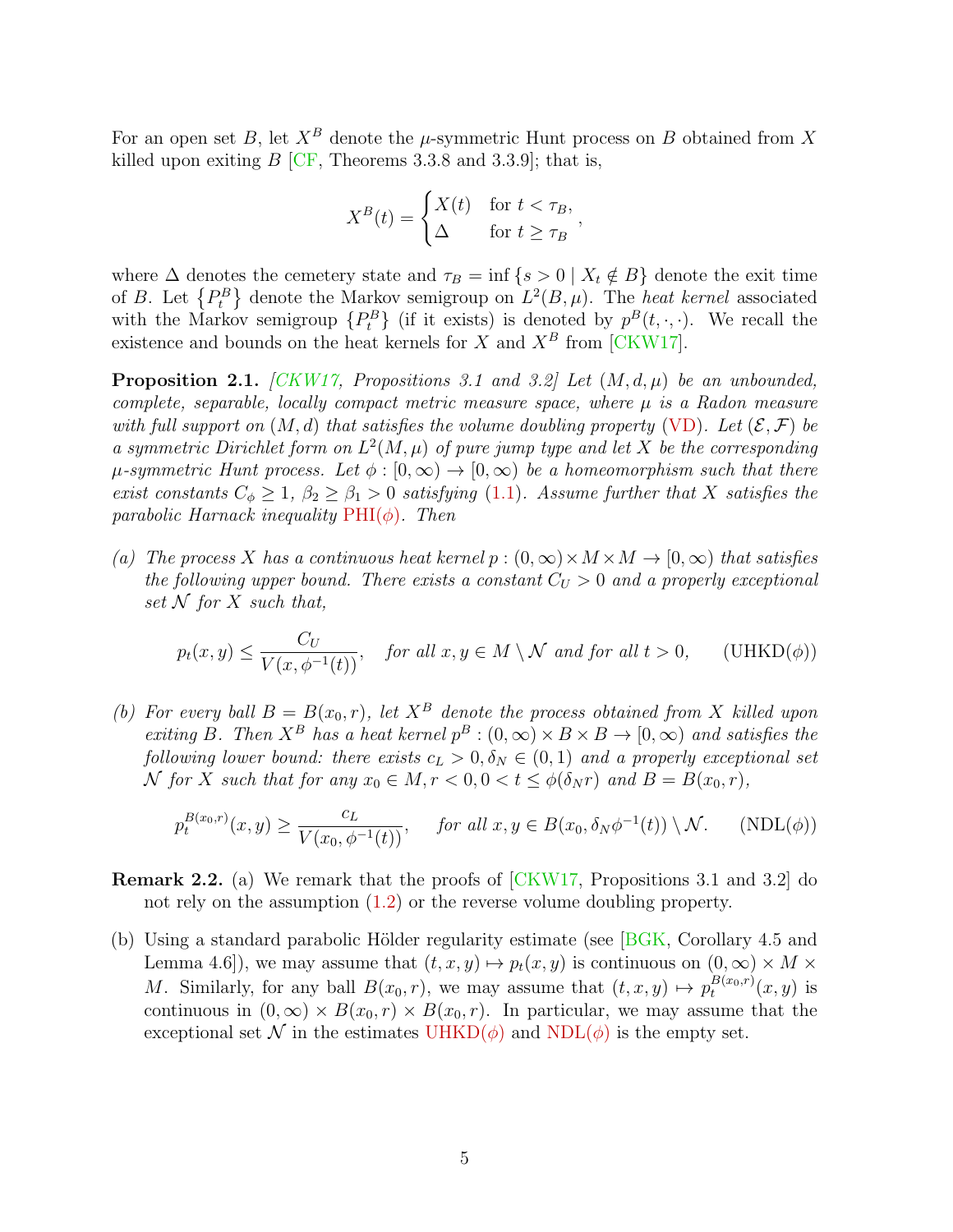### <span id="page-5-0"></span>2.2 Lévy system formula

In this section, we collect some useful facts on the Lévy system formula and positive continuous additive functionals.

Consider a  $\mu$ -symmetric *Hunt process*  $X = \{\Omega, \mathcal{M}, X_t, t \geq 0, \mathbb{P}^x\}$ , where  $\mathcal N$  is a properly exceptional set for  $(\mathcal{E}, \mathcal{F})$  on  $L^2(X, \mu)$  and  $(\Omega, \mathcal{M}, \mathbb{P}^x)$ . For any measure  $\nu$  on M, we denote by  $\mathbb{P}^{\nu}$  the measure  $\mathbb{P}^{\nu}(A) = \int_M \mathbb{P}^x(A) d\nu(x)$ . Any function f on M is extended to  $M_{\partial} := M \cup {\{\Delta\}}$  by setting  $f(\Delta) = 0$ , where  $\Delta$  denotes the cemetery state. The set  $M_{\partial}$ as a topological space is the one point compactification of M. Let  $(\mathcal{M}_t)_{0\leq t\leq\infty}$  denote the minimum augmented admissible filtration on  $\Omega$ .

A collection of random variables  $A := \{A_s : \Omega \to \mathbb{R}_+ | s \in \mathbb{R}_+\}$ , is called a *positive* continuous additive functional (for short, a PCAF), if it satisfies the following conditions:

- (i)  $A_t(\cdot)$  is  $(\mathcal{M}_t)$ -measurable,
- (ii) there exist a set  $\Lambda \in \mathcal{M}_{\infty}$  and an exceptional set  $\mathcal{N} \subset M$  for X such that  $\mathbb{P}^x(\Lambda) = 1$ for all  $x \in M \setminus \mathcal{N}$  and  $\theta_t \Lambda \subset \Lambda$  for all  $t > 0$ , where  $\theta_t$  denotes the shift map on  $\Omega$ .
- (iii) For any  $\omega \in \Lambda$ ,  $t \mapsto A_t(\omega)$  is continuous, non-negative with  $A_0(\omega) = 0$ ,  $A_t(\omega) = 0$  $A_{\zeta(\omega)}(\omega)$  for  $t \geq \zeta(\omega)$ , and  $A_{t+s}(\omega) = A_t(\omega) + A_s(\theta_t \omega)$  for any  $s, t \geq 0$ . Here  $\zeta(\cdot)$ denotes the life time of the process.

The sets  $\Lambda$  and  $\mathcal N$  are referred to as a *defining set* and exceptional set of the PCAF  $A_t$ respectively. If N can be taken to the empty set, then we say that  $A_t$  is a PCAF in the strict sense.

A measure  $\nu$  is called the *Revuz measure* of the PCAF A, if and only if for any non-negative Borel functions  $h$  and  $f$ ,

$$
\mathbb{E}^{h \cdot \mu} \left( \int_0^t f(X_s(\omega)) \, dA_s(\omega) \right) = \int_0^t \langle f \cdot \nu, P_s h \rangle \, ds,\tag{2.4}
$$

where  $P<sub>s</sub>$  denotes the Markov semigroup corresponding to the Hunt process. By [\[FOT,](#page-10-7) Theorem 5.1.4, the Revuz measure  $\nu$  is uniquely determined by A and does not charge any set of zero capacity. In particular,

$$
\nu(\mathcal{N}) = 0, \quad \text{for any properly exceptional set } \mathcal{N}.
$$
 (2.5)

Every Hunt process has a Lévy system  $(N, H)$  [\[CF,](#page-10-10) Appendix A.3.4]. Recall that a pair  $(N, H)$  is a Lévy sytem for the Hunt process X if  $N(x, dy)$  is a kernel on  $M_{\partial}$  equipped with the Borel  $\sigma$ -field and H is a PCAF in the strict sense satisfying the following property: for any non-negative Borel function  $F : M_{\partial} \times M_{\partial} \to [0, \infty)$  such that  $F(x, x) = 0$  for all  $x \in M_{\partial}$ , we have

<span id="page-5-1"></span>
$$
\mathbb{E}^{z}\left[\sum_{s\leq t} F(X_{s-}, X_{s})\right] = \mathbb{E}^{z}\left[\int_{0}^{t} \int_{M} F(X_{s}, y) N(X_{s}, dy) dH_{s}\right].
$$
\n(2.6)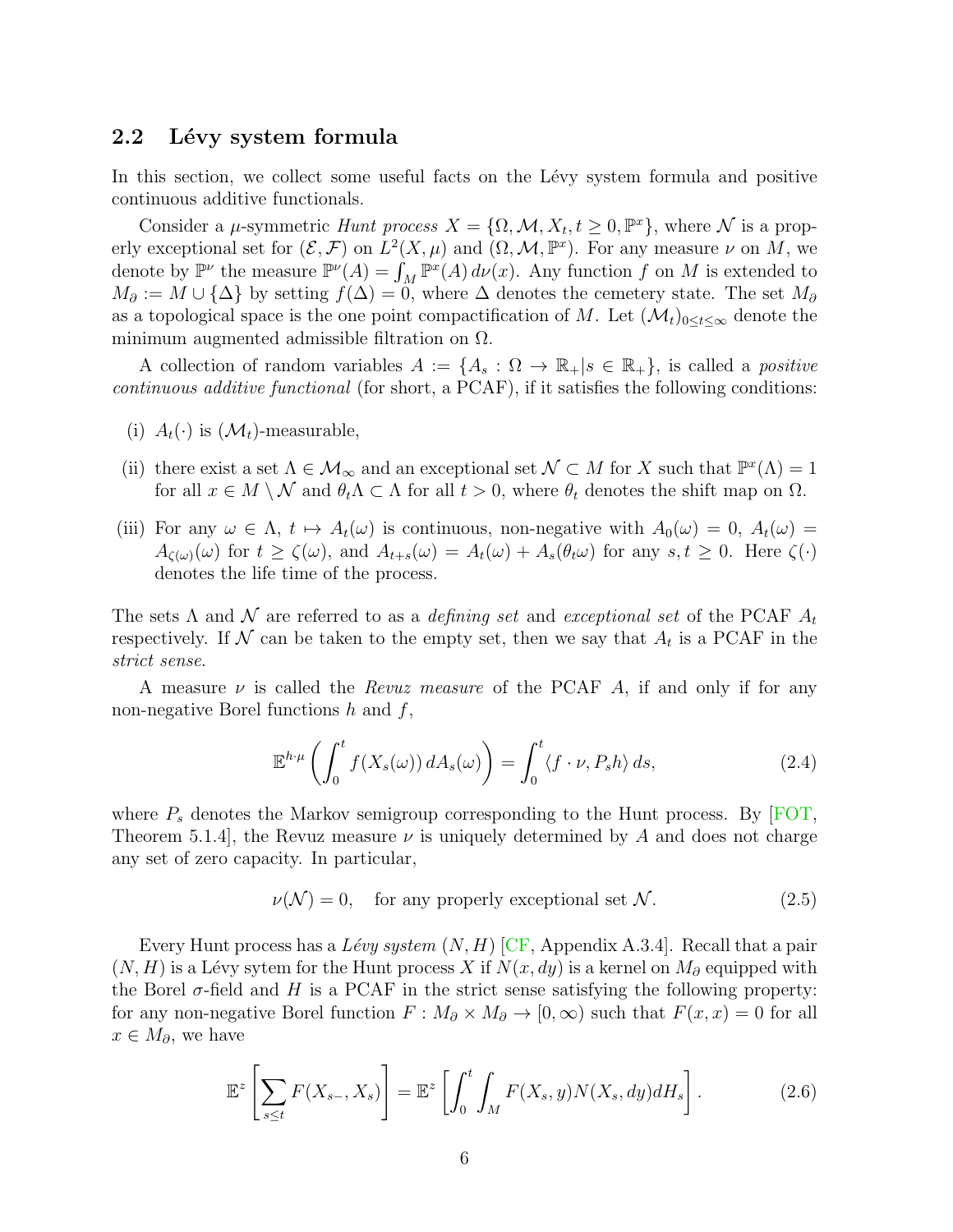The property in  $(2.6)$  called the *Lévy system formula* and admits the following general-ization. By [\[CF,](#page-10-10) (A.3.33)], for any non-negative Borel function g on  $(0, \infty)$ , any  $z \in M_{\partial}$ , any  $(\mathcal{M}_t)$ -stopping time T, and any non-negative Borel function  $F : M_{\partial} \times M_{\partial} \to [0, \infty)$ such that  $F(x, x) = 0$  for all  $x \in M_{\partial}$ , we have

<span id="page-6-1"></span>
$$
\mathbb{E}^{z}\left[\sum_{0 (2.7)
$$

By [\[FOT,](#page-10-7) (5.3.6) and Theorem 5.3.1], we know if  $\nu$  is the Revuz measure of H, then

<span id="page-6-3"></span>
$$
J(dx, dy) = \frac{1}{2}N(x, dy)\nu(dx). \qquad (2.8)
$$

**Lemma 2.3.** [\[CF,](#page-10-10) Proposition 4.1.10] Let H be a PCAF for the process  $(X_t)$  and let v be the corresponding Revuz measure. For any open set D the process  $(H_{t \wedge \tau_D})$  is a PCAF for the process  $X^D$  killed upon exiting D and its Revuz measure is  $\nu_D(\cdot) = \nu(D \cap \cdot)$ , where  $\tau_D = \inf \{ t > 0 : X_t \notin D \}.$  In particular, we have

<span id="page-6-2"></span>
$$
\mathbb{E}^{h \cdot \mu} \left( \int_0^{\tau_D \wedge t} f(X_s) \, dH_s \right) = \int_0^t \langle f \cdot \nu_D, P_s^D h \rangle \, ds,\tag{2.9}
$$

for all non-negative measurable functions  $f,h:D\to [0,\infty),$  where  $P^D_s$  denotes the Markov semigroup corresponding to the  $X^D$ .

### <span id="page-6-0"></span>2.3 Existence of jump kernel

The following estimate on the jump kernel plays a crucial role in the proof of Theorem [1.2.](#page-2-1) This estimate can be viewed as an integrated version of the condition (UJS) considered in [\[CKW17,](#page-10-6) Definition 1.18].

<span id="page-6-4"></span>**Lemma 2.4.** Under the assumptions of Theorem [1.2,](#page-2-1) there exists  $\delta \in (0,1), C_J > 0$  such that for any pair of balls  $B_i = B(x_i, r_i)$ ,  $i = 1, 2$  with  $d(x_1, x_2) > r_1 + r_2$  and for any ball  $B' = B(x', r') \subset B(x_1, \delta r_1)$  such that  $r' \leq \delta r_1$ , we have the estimate

$$
J(B' \times B_2) \le C_J \frac{\mu(B')}{\mu(B_1)} J(B_1 \times B_2).
$$

*Proof.* Let  $c_0 \in (0, 1), C_1, C_2, C_3, C_4 > 0, C_5 > 1$  denote the constants in [PHI\(](#page-2-0) $\phi$ ). Let  $B_i = B(x_i, r_i), i = 1, 2$  be balls such that  $r_1 + r_2 < d(x_1, x_2)$ . Set  $f_h(t, z) =$  $1_{(C\phi(r)-h,C\phi(r))}(t)1_{B_2}(z)$ , where  $C=(C_1+C_2)/2$  and  $h\in(0,C\phi(r))$ . Then

$$
u_h(t,x) = \begin{cases} \mathbb{E}^x[f_h(t-\tau_{B_1}, X_{\tau_{B_1}}); \tau_{B_1} \le t] & \text{if } x \in M \setminus \mathcal{N}, t > 0\\ 0 & \text{if } x \in \mathcal{N}, t > 0, \end{cases}
$$
(2.10)

is caloric in  $(0, \infty) \times B_1$ , where N is an exceptional set for the corresponding Hunt process X and  $\tau_{B_1} = \inf \{ t > 0 \mid X_t \notin B_1 \}$  denote the exit time from  $B_1$ . By Remark [2.2,](#page-0-0) we may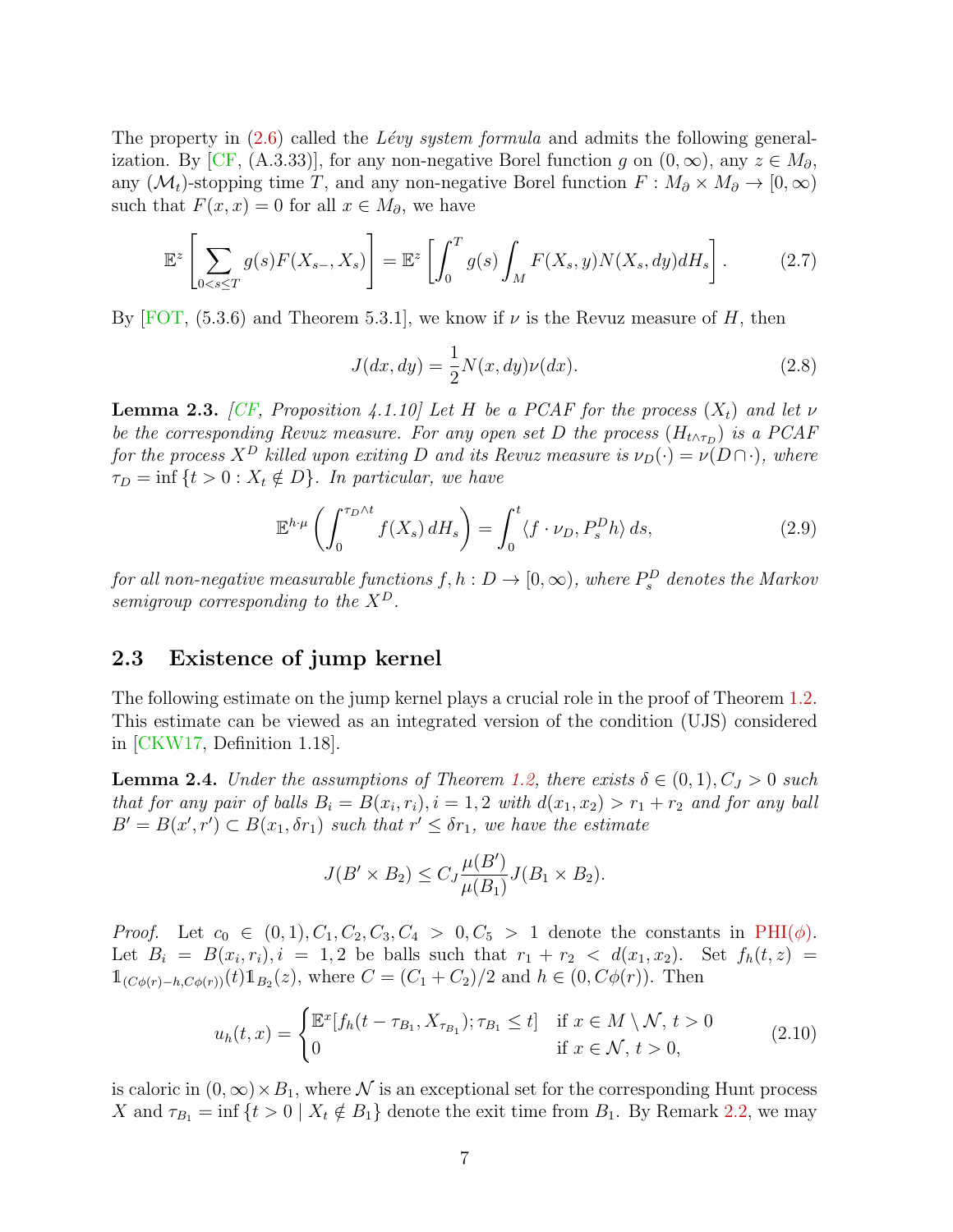assume that the heat kernel corresponding to the process killed upon exiting  $B_1$  given by  $(t, x, y) \mapsto p_t^{B_1}(x, y)$  is continuous in  $(0, \infty) \times B_1 \times B_1$ .

We choose a Lévy system  $(N, H)$  for the process X. Let  $\nu$  denote the Revuz measure of H, where H is a PCAF in the strict sense. Set  $g(x) = N(x, B_2)$ .

For any  $t > C\phi(r)$ , for quasi-every  $x \in B_1$ , for any  $h \in (0, C\phi(r))$ , and for any  $s_1 \in (0, t - C\phi(r))$ , we have

$$
u_{h}(t,x) = \mathbb{E}^{x} \left[ \sum_{s \leq \tau_{B_{1}}} 1_{(t-C\phi(r),t-C\phi(r)+h)}(s) 1_{B_{1}}(x) 1_{B_{2}}(y) \right]
$$
  
\n
$$
= \mathbb{E}^{x} \left[ \int_{0}^{\tau_{B_{1}}} \int_{M} 1_{(t-C\phi(r),t-C\phi(r)+h)}(s) 1_{B_{1}}(x) 1_{B_{2}}(y) N(X_{s},dy) dH_{s} \right] \text{ (by (2.7))}
$$
  
\n
$$
= \mathbb{E}^{x} \left[ \int_{(t-C\phi(r))+h \wedge \tau_{B_{1}}}^{(t-C\phi(r)+h) \wedge \tau_{B_{1}}} N(X_{s}, B_{2}) dH_{s} \right] = \mathbb{E}_{x} \left[ \int_{(t-C\phi(r))+h \wedge \tau_{B_{1}}}^{(t-C\phi(r)+h) \wedge \tau_{B_{1}}} g(X_{s}) dH_{s} \right]
$$
  
\n
$$
= \mathbb{E}^{p_{s_{1}}^{B_{1}}(x, \cdot) \cdot \mu} \left[ \int_{(t-C\phi(r)-s_{1}) \wedge \tau_{B_{1}}}^{(t-C\phi(r)+h-s_{1}) \wedge \tau_{B_{1}}} g(X_{s}) dH_{s} \right] \text{ (by Markov property)}
$$
  
\n
$$
= \int_{t-C\phi(r)-s_{1}}^{t-C\phi(r)+h-s_{1}} \langle g \cdot \nu_{B_{1}}, P_{s+1}^{B_{1}}(x, \cdot) \rangle ds \text{ (by (2.9))}
$$
  
\n
$$
= \int_{t-C\phi(r)-s_{1}}^{t-C\phi(r)+h} \int_{B_{1}} p_{s}^{B_{1}}(x, w) N(w, B_{2}) \nu(dw) ds \text{ (since } g(\cdot) = N(\cdot, B_{2}))
$$
  
\n
$$
= 2 \int_{t-C\phi(r)}^{t-C\phi(r)+h} \int_{B_{1}} p_{s}^{B_{1}}(x, w) J(dw, B_{2}) ds \text{ (by (2.8)).} (2.11)
$$

By Proposition [2.1](#page-4-2) and Remark  $2.2(b)$  $2.2(b)$ , we have that

<span id="page-7-1"></span>
$$
\widetilde{u}_h(t,x) := 2 \int_{t-C\phi(r)}^{t-C\phi(r)+h} \int_{B_1} p_s^{B_1}(x,w) J(dw, B_2) ds \text{ is continuous in } (C\phi(r), \infty) \times B_1.
$$
\n(2.12)

By  $(1.1)$ , we choose  $A > 1, \kappa \in (0,1)$  such that

$$
\phi(Ar) > 2\phi(r)
$$
, and  $\phi(\kappa r) < (C_2 - C_1)\phi(r)/2$  for all  $r > 0$ . (2.13)

Let  $\delta_N \in (0,1)$  denote the constant in NDL $(\phi)$ . For any ball  $B' = B(x', r') \subset B_1$  such that  $B(x', A\delta_N^{-1}r') \subset B_1$ , we have

<span id="page-7-2"></span>
$$
p_s^{B_1}(x', w) \ge p_s^{B(x', A\delta_N^{-1}r')}(x', w) \gtrsim \frac{1}{V(x', r')}, \quad \text{for all } s \in [\phi(r'), 2\phi(r')] \text{ and } w \in B(x', r').
$$
\n(2.14)

We use  $NDL(\phi)$  $NDL(\phi)$ , [\(1.1\)](#page-1-1) and [VD](#page-1-0) to obtain the above estimate. Set

<span id="page-7-0"></span>
$$
\delta := \min\left(c_0, \kappa, (A\delta_N^{-1} + 1)^{-1}\right). \tag{2.15}
$$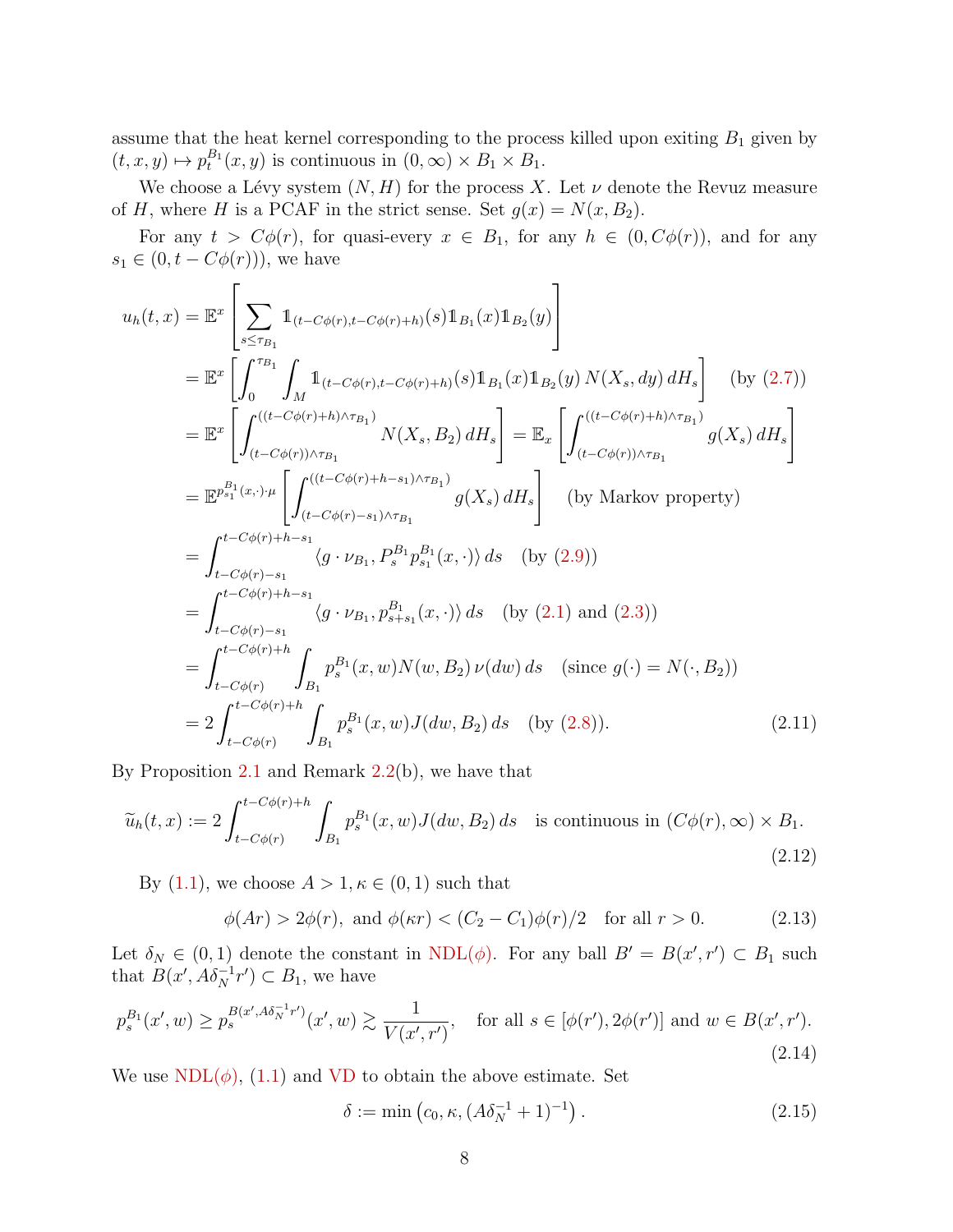The constant  $\delta \in (0,1)$  is chosen so that for any ball  $B' = B(x', r') \subset B(x_1, \delta r_1)$  with  $r' \leq \delta r_1$ , we have

<span id="page-8-0"></span>
$$
(C\phi(r) + \phi(r'), x') \in (C_1\phi(r), C_2\phi(r)) \times B(x_1, c_0r_1), \text{ and } B(x', A\delta_N^{-1}r') \subset B(x_1, r_1).
$$
\n(2.16)

For any ball  $B(x', r') \subset B(x_1, \delta r_1)$  with  $r' \leq \delta r_1$ , we have

ess sup  $B(x_1, c_0r_1) \times (C_1\phi(r), C_2\phi(r))$  $u_{\phi(r')}(t,x) \ge \tilde{u}_{\phi(r')}\left(C\phi(r) + \phi(r'), x'\right)$  (by [\(2.11\)](#page-7-0), [\(2.12\)](#page-7-1), and [\(2.16\)](#page-8-0))

<span id="page-8-2"></span><span id="page-8-1"></span>
$$
=2\int_{\phi(r')}^{2\phi(r')} \int_{B_1} p_s^{B_1}(x, w) J(dw, B_2) ds \text{ (by (2.12))}
$$
  
 
$$
\gtrsim \phi(r') \frac{J(B(x', r') \times B_2)}{\mu(B(x', r'))} \text{ (by (2.14) and (2.16))}.
$$
 (2.17)

Set  $C' = (C_3 + C_4)/2$ . For any  $r' \leq \delta r_1$ , we have

$$
\begin{aligned}\n\text{ess}\inf_{B(x_1, c_0 r_1) \times (C_1 \phi(r), C_2 \phi(r))} u_{\phi(r')}(t, x) &\leq \widetilde{u}_{\phi(r')}(C' \phi(r), x_1) \quad \text{(by (2.11) and (2.12))} \\
&\leq \int_{(C'-C)\phi(r)}^{(C'-C)\phi(r) + \phi(r')} \int_{B_1} p_s(x, w) J(dw, B_2) \, ds \quad (p^{B_1} \leq p) \\
&\leq \phi(r') \frac{J(B_1 \times B_2)}{\mu(B_1)} \quad \text{(by UHKD}(\phi), \text{VD, and (1.1))} \\
&\tag{2.18}\n\end{aligned}
$$

The conclusion follows from [\(2.17\)](#page-8-1), [\(2.18\)](#page-8-2) and  $PHI(\phi)$  $PHI(\phi)$ .

*Proof of Theorem [1.2.](#page-2-1)* Assume to the contrary that  $J$  is not absolutely continuous with respect to  $\mu \otimes \mu$  on  $(M \times M) \setminus d_M$ , where  $d_M = \{(x, x) : x \in M\}$  denotes the diagonal in M.

Let  $\rho$  be the metric on  $M \times M$  defined by  $\rho((x_1, y_1), (x_2, y_2)) = \max(d(x_1, x_2), d(y_1, y_2)).$ It is easy to verify that the product measure  $\mu \otimes \mu$  satisfies the volume doubling property [\(VD\)](#page-1-0) on the product space  $(M \times M, \rho)$ . For  $(x_1, x_2) \in M \times M$ , let  $B_\rho((x_1, x_2), r)$  denote the open ball of radius r in the metric  $\rho$  centered at  $(x_1, x_2)$ .

By the inner regularity of J, there exists K a compact subset of  $(M \times M) \setminus d_M$ such that  $J(K) > 0$  and  $\mu \otimes \mu(K) = 0$ . Let  $\delta > 0$  be the constant in the statement of Lemma [2.4.](#page-6-4) By the compactness of  $K$ , we can cover  $K$  with finitely many sets of the form  ${B(x, \delta d(x, y/4)) \times B(y, \delta d(x, y)/4) : (x, y) \in K}.$  Therefore, there exists  $(x, y) \in K$  such that  $K = K \cap [B(x, \delta d(x, y/4)) \times B(y, \delta d(x, y)/4)]$  satisfies  $J(K) > 0$  and  $(\mu \otimes \mu)(K) = 0$ .

By the regularity of  $\mu \otimes \mu$ , for any  $\epsilon > 0$ , there exists an open set  $K_{\epsilon} \subset B(x, \delta d(x, y/4)) \times$  $B(y, \delta d(x, y)/4), \tilde{K} \subset K_{\epsilon}$  such that  $\mu \otimes \mu(K_{\epsilon}) < \epsilon$ . By the 5B-covering lemma [\[Hei,](#page-10-12) Theorem 1.2, there exists balls  $B_{\rho}((x_i, y_i), \rho_i) \subset K_{\epsilon}, i \in I$  such that  $\rho_i \leq \delta d(x_i, y_i)/4$  for all  $i \in I, \bigcup_{i \in I} B_{\rho}((x_i, y_i), \rho_i) = K_{\epsilon}$  and  $B_{\rho}((x_i, y_i), \rho_i)/5$ ,  $i \in I$  are pairwise disjoint. Hence,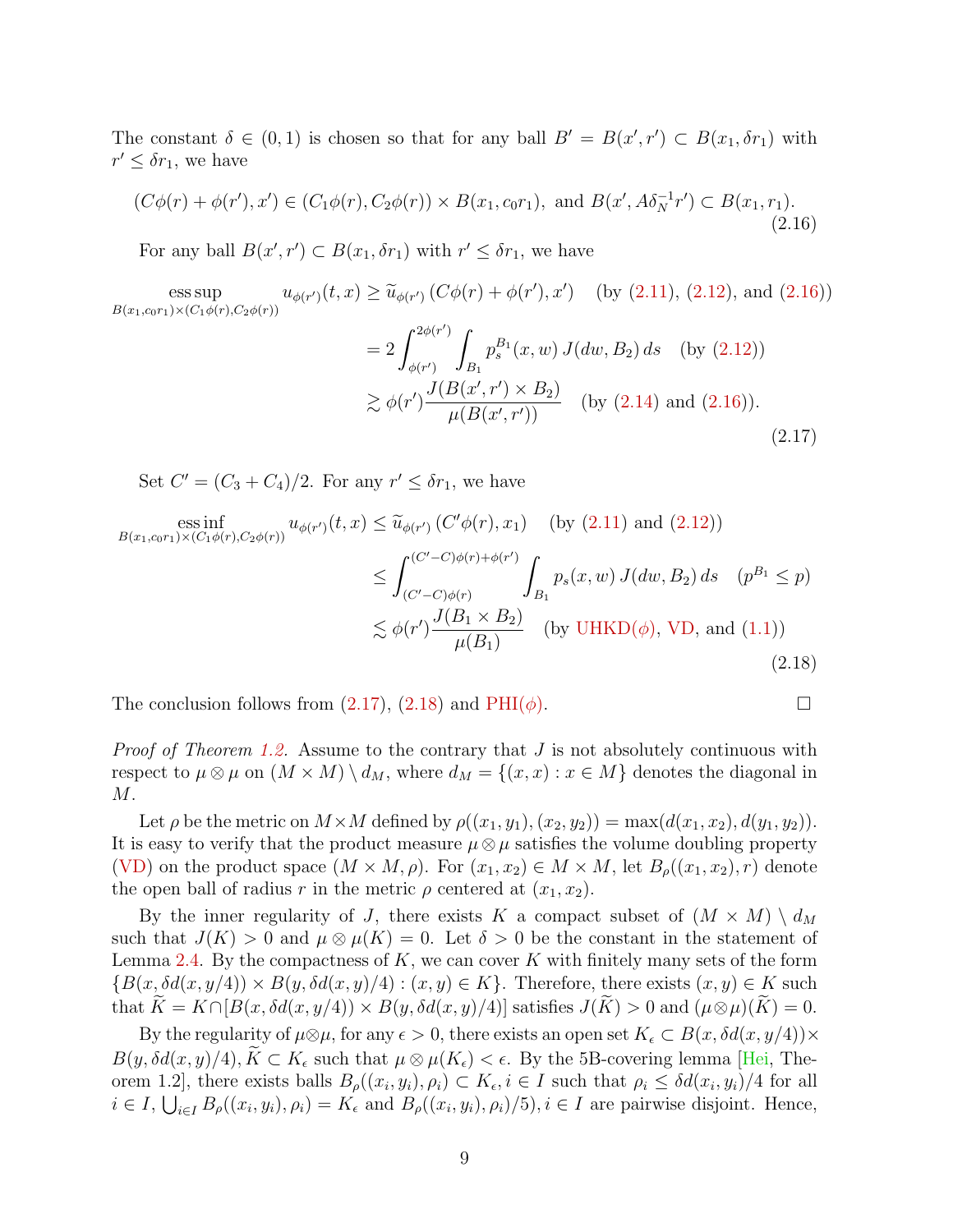we have

$$
J(\widetilde{K}) \leq J(K_{\varepsilon}) \leq \sum_{i \in I} J(B_{\rho}((x_i, y_i), \rho_i)) = \sum_{i \in I} J(B((x_i, \rho_i) \times B(y_i, \rho_i)))
$$
  
\n
$$
\lesssim \sum_{i \in I} \frac{\mu(B((x_i, \rho_i))}{\mu(B(x, d(x, y)/4)} J(B(x, d(x, y)/4) \times B(y_i, \rho_i)) \qquad \text{(by Lemma 2.4)}
$$
  
\n
$$
\lesssim \sum_{i \in I} \frac{\mu(B((x_i, \rho_i)) \mu(B((y_i, \rho_i)))}{\mu(B(x, d(x, y)/4) \mu(B(y, d(x, y)/4))} J(B(x, d(x, y)/4) \times B(y, d(x, y)/4))
$$
  
\n
$$
\leq J(\frac{B(x, d(x, y)/4) \times B(y, d(x, y)/4)}{\mu(B(x, d(x, y)/4) \mu(B(y, d(x, y)/4))} \sum_{i \in I} (\mu \otimes \mu)(B_{\rho}((x_i, y_i), \rho_i/5)) \qquad \text{(by VD)}
$$
  
\n
$$
\lesssim \frac{J(B(x, d(x, y)/4) \times B(y, d(x, y)/4))}{\mu(B(x, d(x, y)/4) \mu(B(y, d(x, y)/4))} (\mu \otimes \mu)(K_{\varepsilon})
$$
  
\n
$$
\text{(since } B_{\rho}((x_i, y_i), \rho_i)/5), i \in I \text{ are pairwise disjoint and } \bigcup_{i \in I} B_{\rho}((x_i, y_i), \rho_i) = K_{\varepsilon})
$$
  
\n
$$
\lesssim \epsilon \frac{J(B(x, d(x, y)/4) \times B(y, d(x, y)/4))}{\mu(B(x, d(x, y)/4) \mu(B(y, d(x, y)/4))} \qquad \text{(since } (\mu \otimes \mu)(K_{\varepsilon}) < \varepsilon).
$$

By letting  $\epsilon \downarrow 0$ , we obtain  $J(\widetilde{K}) = 0$ , a contradiction.

<span id="page-9-1"></span>**Remark 2.5.** Consider the 
$$
\mu
$$
-symmetric process on  $\mathbb{R}^n$  whose generator is  $\mathcal{L}f = \sum_{i=1}^n (-\partial_{ii}f)^{\alpha/2}$  where  $\alpha \in (0,2)$ , and  $\mu$  denotes the Lebesgue measure. In this case the jumping measure is singular with respect to the product  $\mu \times \mu$ . It is known that such a jump process fails the elliptic Harnack inequality and parabolic Harnack inequality [BC, Section 3]. More generally, one could consider jump processes whose jumping measure is comparable to that of this example. Our main result provides a new proof of the failure that parabolic Harnack inequality does not hold in such examples. We refer to [KKK] for sharp heat kernel bounds of such jump processes with singular jumping measure. Such examples satisfy the heat kernel upper bound UHKD( $\phi$ ) and near diagonal lower bound NDL( $\phi$ ) but fail to satisfy PHI( $\phi$ ). Therefore, we can not weaken the hypothesis in 1.2 by replacing PHI( $\phi$ ) with heat kernel bounds UHKD( $\phi$ ) and NDL( $\phi$ ).

### Acknowledgments

We thank Jian Wang for helpful comments on a previous draft and in particular for the example in Remark [2.5.](#page-9-1)

# References

<span id="page-9-0"></span>[BB] M.T. Barlow, R.F. Bass. Stability of parabolic Harnack inequalities. Trans. Amer. Math. Soc. 356 (2004) no. 4, 1501-1533. [MR2034316](http://www.ams.org/mathscinet-getitem?mr=2034316)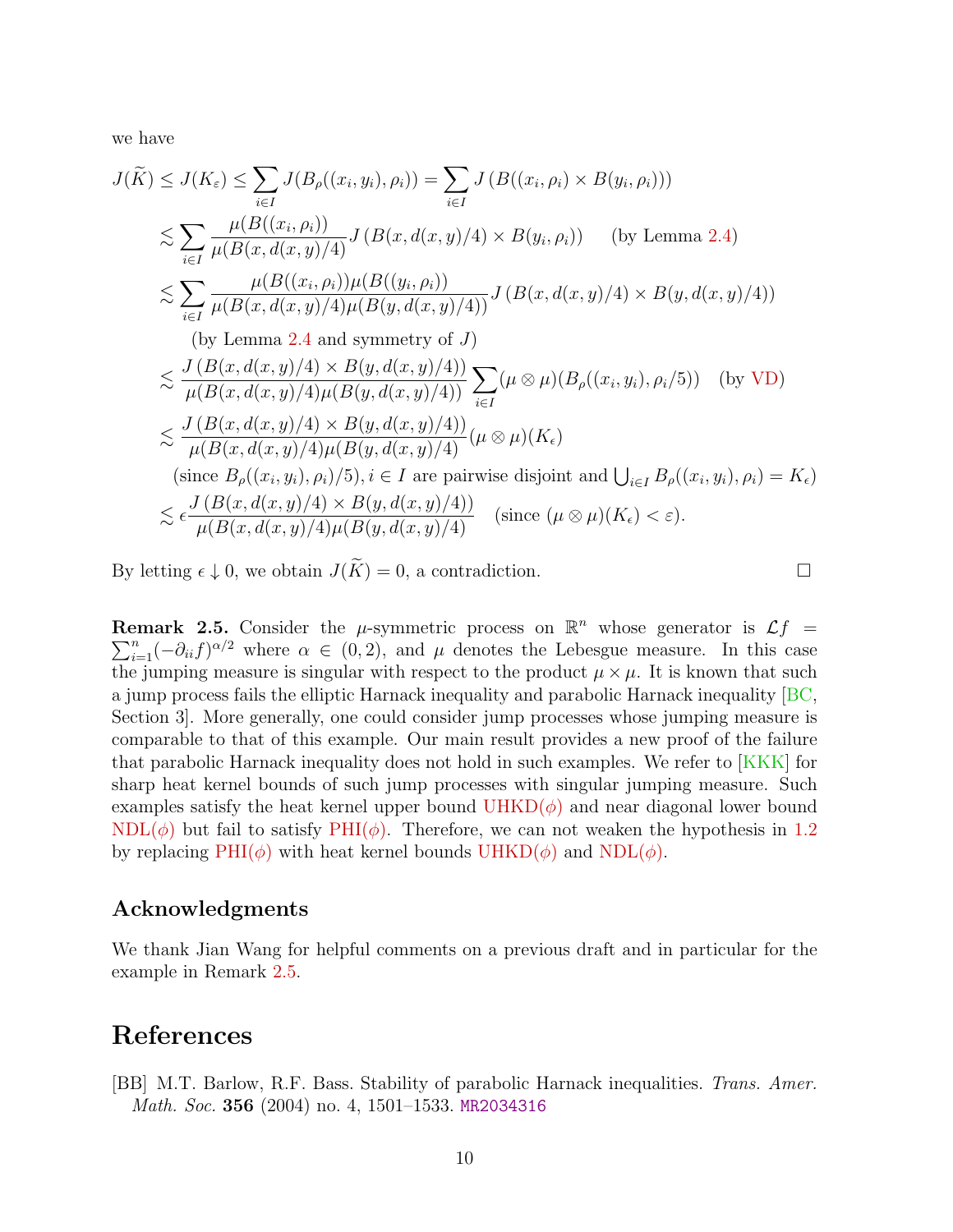- <span id="page-10-4"></span>[BBK06] M.T. Barlow, R.F. Bass and T. Kumagai. Stability of parabolic Harnack inequalities on metric measure spaces. J. Math. Soc. Japan (2) 58 (2006), 485–519. [MR2228569](http://www.ams.org/mathscinet-getitem?mr=2228569)
- <span id="page-10-8"></span>[BBK09] M. T. Barlow R. F. Bass, T. Kumagai. Parabolic Harnack inequality and heat kernel estimates for random walks with long range jumps. Math. Z. 261 (2009), no. 2, 297–320.
- <span id="page-10-11"></span>[BGK] M. T. Barlow, A. Grigor'yan and T. Kumagai, On the equivalence of parabolic Harnack inequalities and heat kernel estimates, J. Math. Soc. Japan 64 (2012), no. 4, 1091–1146.
- <span id="page-10-13"></span>[BC] R. F. Bass, Z.-Q. Chen, Regularity of harmonic functions for a class of singular stable-like processes. Math. Z. 266 (2010), 489–503.
- <span id="page-10-10"></span>[CF] Z.-Q. Chen and M. Fukushima, Symmetric Markov Processes, Time Change, and Boundary Theory. Princeton University Press, 2012.
- <span id="page-10-6"></span>[CKW17] Z.-Q. Chen, T. Kumagai, J. Wang. Stability of parabolic Harnack inequalities for symmetric non-local Dirichlet forms. J. Eur. Math. Soc. (JEMS) (to appear) arXiv:1703.09385.
- <span id="page-10-9"></span>[CKW19] Z.-Q. Chen, T. Kumagai, J. Wang. Heat kernel estimates for general symmetric pure jump Dirichlet forms (preprint) arXiv:1908.07655v1.
- <span id="page-10-3"></span>[Del] T. Delmotte. Parabolic Harnack inequality and estimates of Markov chains on graphs. Rev. Math. Iberoamericana 15 (1999), 181–232.
- <span id="page-10-7"></span>[FOT] M. Fukushima, Y. Oshima, M. Takeda. Dirichlet forms and symmetric Markov processes. Berlin (2011) 2nd ed.
- <span id="page-10-1"></span>[Gri] A. Grigor'yan. The heat equation on noncompact Riemannian manifolds. (in Russian) Matem. Sbornik. 182 (1991), 55–87. (English transl.) Math. USSR Sbornik  $72$ (1992), 47–77.
- <span id="page-10-5"></span>[GHL] A. Grigor'yan, J. Hu, K.-S. Lau. Generalized capacity, Harnack inequality and heat kernels of Dirichlet forms on metric spaces. J. Math. Soc. Japan 67 1485–1549  $(2015).$
- <span id="page-10-12"></span>[Hei] J. Heinonen. Lectures on Analysis on Metric Spaces, Universitext. Springer-Verlag, New York, 2001. x+140 pp.
- <span id="page-10-0"></span>[Kas] M. Kassmann. Harnack inequalities: an introduction. Bound. Value Probl. 2007, Art. ID 81415, 21 pp.
- <span id="page-10-14"></span>[KKK] M. Kassmann, K.-Y. Kim, T. Kumagai, Heat kernel bounds for nonlocal operators with singular kernels, (preprint) arXiv:1910.04242 (2019)
- <span id="page-10-2"></span>[Sal] L. Saloff-Coste. A note on Poincaré, Sobolev, and Harnack inequalities. *Inter. Math.* Res. Notices 2 (1992), 27–38.